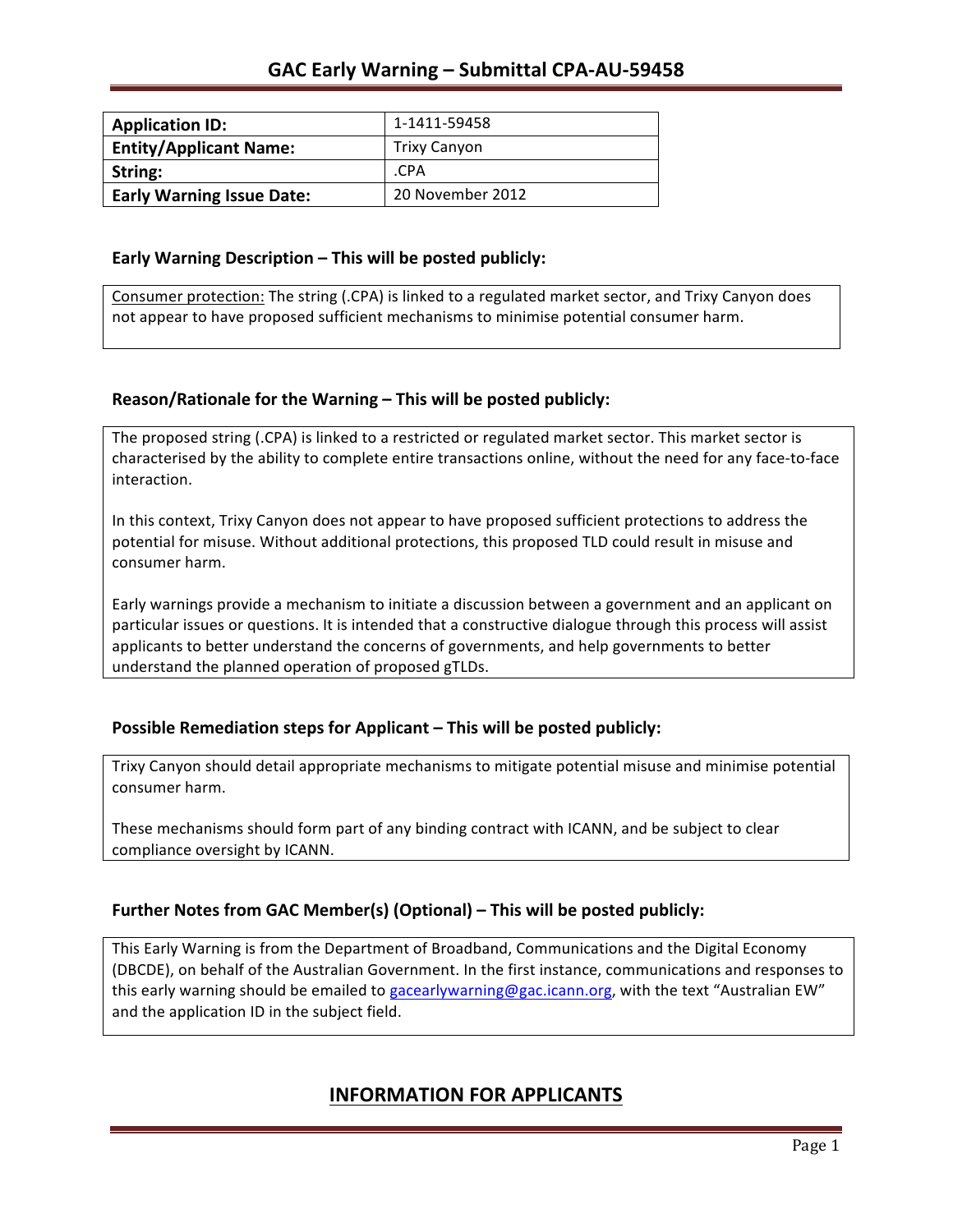# **About GAC Early Warning**

The GAC Early Warning is a notice only. It is not a formal objection, nor does it directly lead to a process that can result in rejection of the application. However, a GAC Early Warning should be taken seriously as it raises the likelihood that the application could be the subject of GAC Advice on New gTLDs or of a formal objection at a later stage in the process. Refer to section 1.1.2.4 of the Applicant Guidebook (http://newgtlds.icann.org/en/applicants/agb) for more information on GAC Early Warning.

## **Instructions if you receive the Early Warning**

**ICANN** strongly encourages you work with relevant parties as soon as possible to address the concerns **voiced in the GAC Early Warning.** 

### **Asking questions about your GAC Early Warning**

If you have questions or need clarification about your GAC Early Warning, please contact gacearlywarning@gac.icann.org. As highlighted above, ICANN strongly encourages you to contact gacearlywarning@gac.icann.org as soon as practicable regarding the issues identified in the Early Warning. 

### **Continuing with your application**

If you choose to continue with the application, then the "Applicant's Response" section below should be completed. In this section, you should notify the GAC of intended actions, including the expected completion date. This completed form should then be sent to gacearlywarning@gac.icann.org. If your remediation steps involve submitting requests for changes to your application, see the change request process at http://newgtlds.icann.org/en/applicants/customer-service/change-requests.

In the absence of a response, ICANN will continue to process the application as submitted.

### **Withdrawing your application**

If you choose to withdraw your application within the 21-day window to be eligible for a refund of 80% of the evaluation fee (USD 148,000), please follow the withdrawal process published at http://newgtlds.icann.org/en/applicants/customer-service/withdrawal-refund. Note that an application can still be withdrawn after the 21-day time period; however, the available refund amount is reduced. See section 1.5 of the Applicant Guidebook.

```
For questions please contact: gacearlywarning@gac.icann.org
```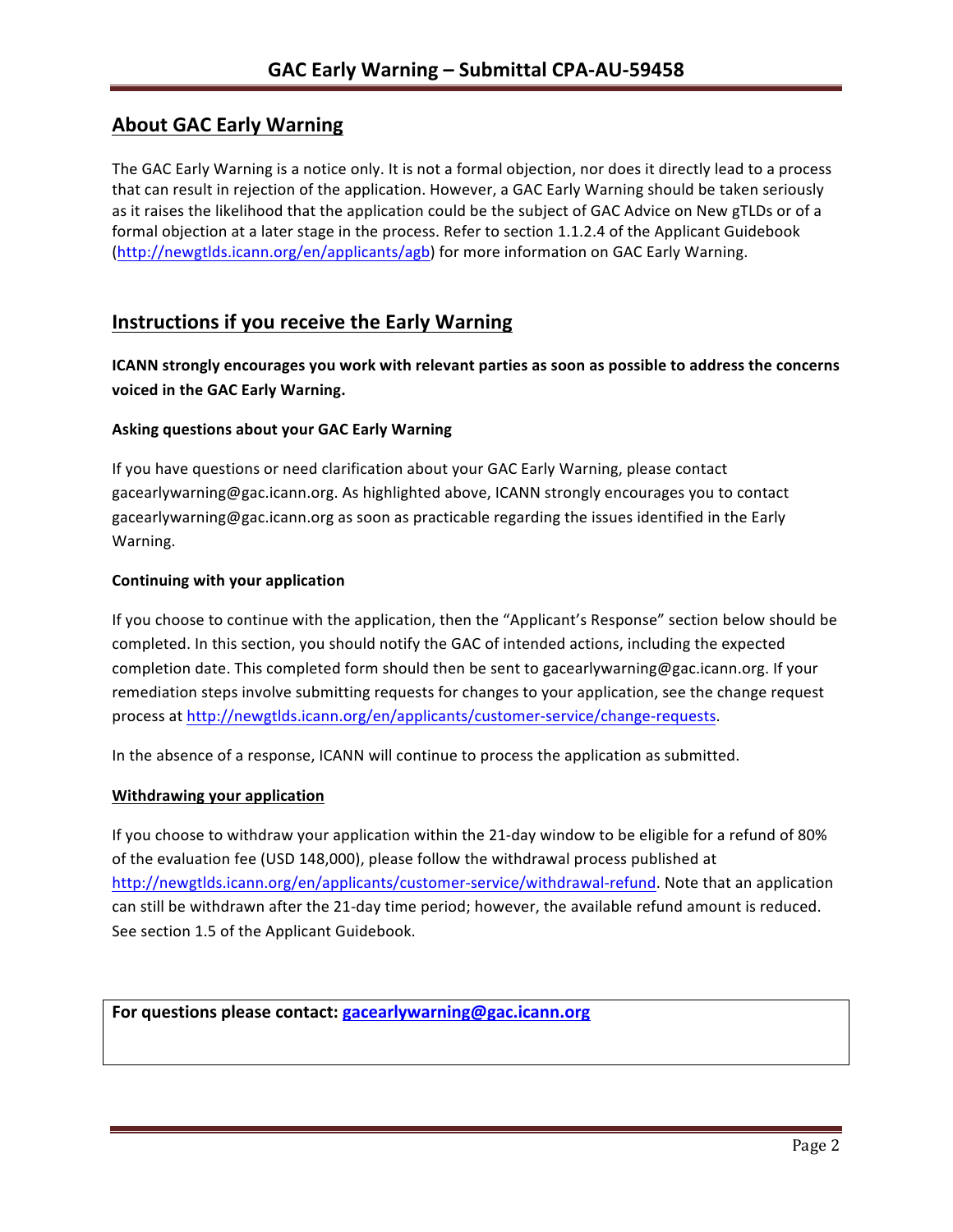**Applicant Response:**